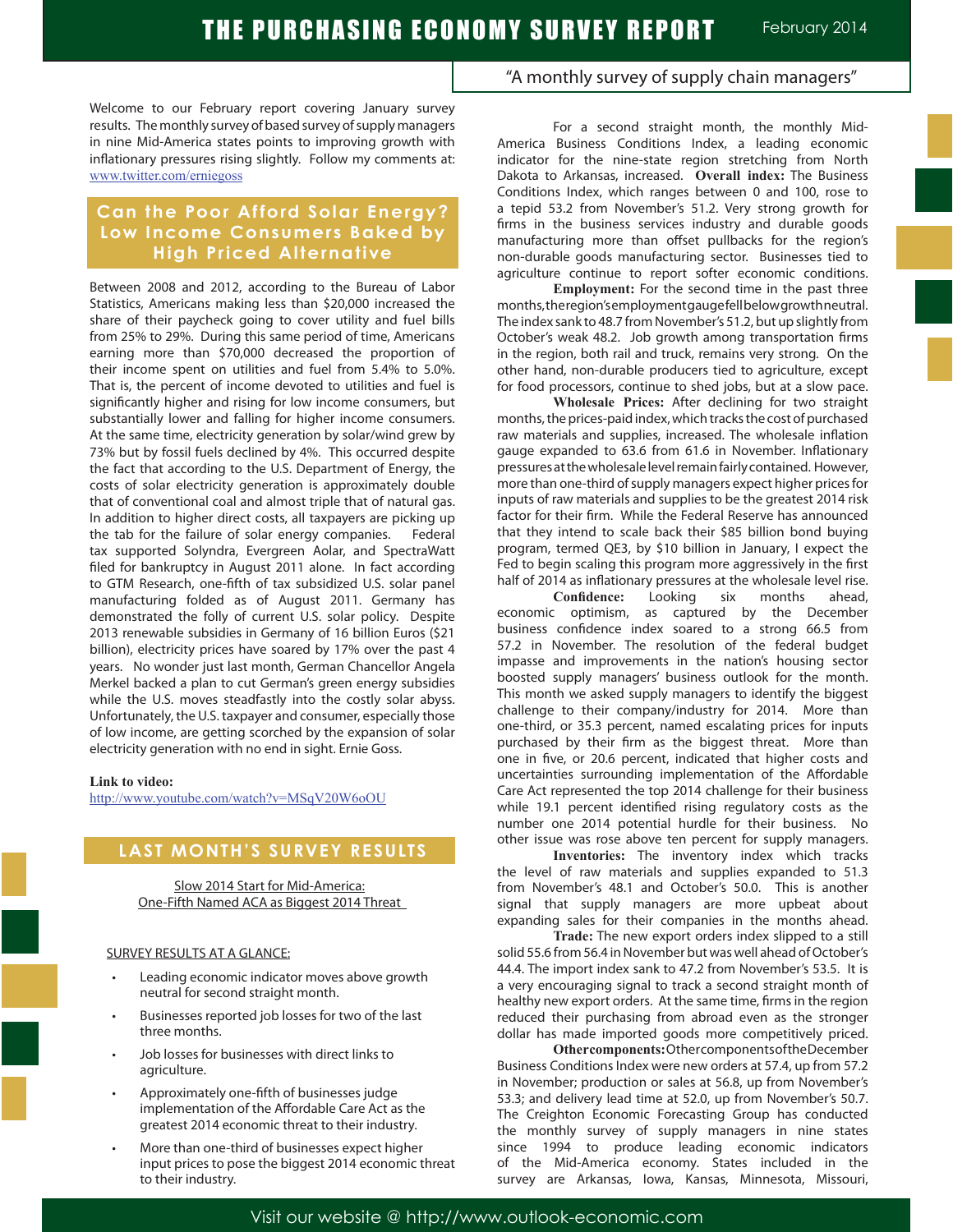Nebraska, North Dakota, Oklahoma and South Dakota. The forecasting group's overall index, referred to as the Business Conditions Index, ranges between 0 and 100. An index greater than 50 indicates an expansionary economy over the course of the next three to six months. The Business Conditions Index is a mathematical average of indices for new orders, production or sales, employment, inventories and delivery lead time. This is the same methodology used by the National Institute for Supply Management, formerly the Purchasing Management Association, since 1931.

### **MID-AMERICA STATES**

#### ARKANSAS

The January overall index, or leading economic indicator, for Arkansas dipped to 53.6 from 53.9 in December. Components of the index from the monthly survey of supply managers were new orders at 50.9, production or sales at 49.3, delivery lead time at 50.1, inventories at 64.1, and employment at 53.7. Durable goods manufacturers and business services firms began the year on a high note. On the other hand, nondurable goods producers continue to shed jobs. Arkansas, Kansas and Missouri are the only states in the Mid-America region that haven't returned to pre-recession employment levels. Based on our survey results, Arkansas' employment will be back to fourth quarter 2007 levels by the end of 2014.

#### IOWA

Iowa's Business Conditions Index fell to a regional high of 59.1 for January from December's 61.5. Components of the index from the monthly survey of supply managers were new orders at 60.8, production or sales at 66.5, delivery lead time at 51.6, employment at 59.4, and inventories at 57.1. Both durable and nondurable manufacturers along with business service firms reported healthy January business activity. Based on our survey results, Iowa's economy will continue to expand for the next three to six months, but at a slower pace than recorded for the same period in 2013.

#### KANSAS

The Kansas Business Conditions Index for January climbed to 58.3 from 54.5 in December. Components of the leading economic indicator from the monthly survey of supply managers were new orders at 64.9, production or sales at 68.0, delivery lead time at 49.7, employment at 54.1, and inventories at 54.6. Economic gains for durable goods manufacturers and business service firms more than offset business downturns for nondurable goods producers. Arkansas, Kansas and Missouri are the only states in the nine-state region yet to return to pre-recession employment levels. Based our survey results, Kansas's employment will be back to fourth quarter 2007 levels by the end of 2014.

#### **MINNESOTA**

For 14 straight months, Minnesota's Business Conditions Index has remained above growth neutral. The index declined to 57.7 from December's 58.9. Components of the index from the January survey were new orders at 59.9, production or sales at 61.6, delivery lead time at 58.1, inventories at 54.9, and employment at 53.7. Healthy improvements among durable and nondurable goods producers are spilling over into the broader Minnesota economy. While construction activity is not back to pre-recession levels, it continues to advance.

#### MISSOURI

The January Business Conditions Index for Missouri grew to 53.2 from December's 51.9. Components of the survey of supply managers in the state were new orders at 54.8, production

## "A monthly survey of supply chain managers"

or sales at 57.5, delivery lead time at 55.4, inventories at 47.9, and employment at 50.3. Durable and nondurable goods manufacturers began 2014 on a high note with healthy sales and job growth. On the other hand, telecommunications firms in the state continue to shed jobs. Arkansas, Kansas and Missouri are the only states in the nine-state region yet to return to pre-recession employment levels. Based on our survey results, Missouri's employment will not be back to fourth quarter 2007 levels until the first half of 2015.

#### NEBRASKA

After declining below growth neutral for three straight months, Nebraska's overall index rose above 50.0. The index, a leading economic indicator from a survey of supply managers in the state expanded to 52.2 from December's 48.1. Components of the index for January were new orders at 53.7, production or sales at 55.6, delivery lead time at 49.1, inventories at 47.7, and employment at 54.8. Durable and nondurable goods manufacturers along with business service firms experienced solid gains for the month. Nebraska's economy will add jobs at an annual rate of less than 1 percent in the first half of 2014, down from the same period in 2013.

#### NORTH DAKOTA

North Dakota's leading economic indicator slid to a healthy 56.5 for January from 57.1 for December. Components of the overall index from the monthly survey of supply managers for January were new orders at 53.7, production or sales at 50.9, delivery lead time at 72.3, employment at 56.7, and inventories at 49.1. North Dakota's economy will continue to expand at a healthy pace for the first half of 2014, according to our survey results. Gains will be strong for durable goods manufacturers and firms with ties to energy. Construction activity will remain healthy for the first half of 2014.

#### OKLAHOMA

After slipping below growth neutral in the third quarter of 2013, Oklahoma's Business Conditions Index has been pointing toward growth over the last several months. The overall index, a leading economic indicator, fell to 54.7 from 60.2 in December. Components of the January survey of supply managers in the state were new orders at 50.2, production or sales at 61.9, delivery lead time at 48.5, inventories at 61.7, and employment at 51.3. Growth is picking up for business services firms in the state. While growth remains healthy for durable and nondurable goods manufacturers, it has cooled slightly. Overall, the Oklahoma economy will add jobs at an annualized rate of 2 percent, well above the regional and national pace.

#### SOUTH DAKOTA

After moving below growth neutral in November of 2012, South Dakota's leading economic indicator has been above growth neutral 50.0 each month since. The overall index from the monthly survey of supply managers expanded to 55.1 from December's 53.2. Components of the overall index for January were new orders at 52.2, production or sales at 51.2, delivery lead time at 51.1, inventories at 57.2, and employment at 63.5. Manufacturing activity continues to expand in the state. Durable and nondurable goods producers are not only adding jobs at a solid pace, they are increasing the hours worked for current employees. Growth will continue to be healthy for the first half of 2014 according to our survey results.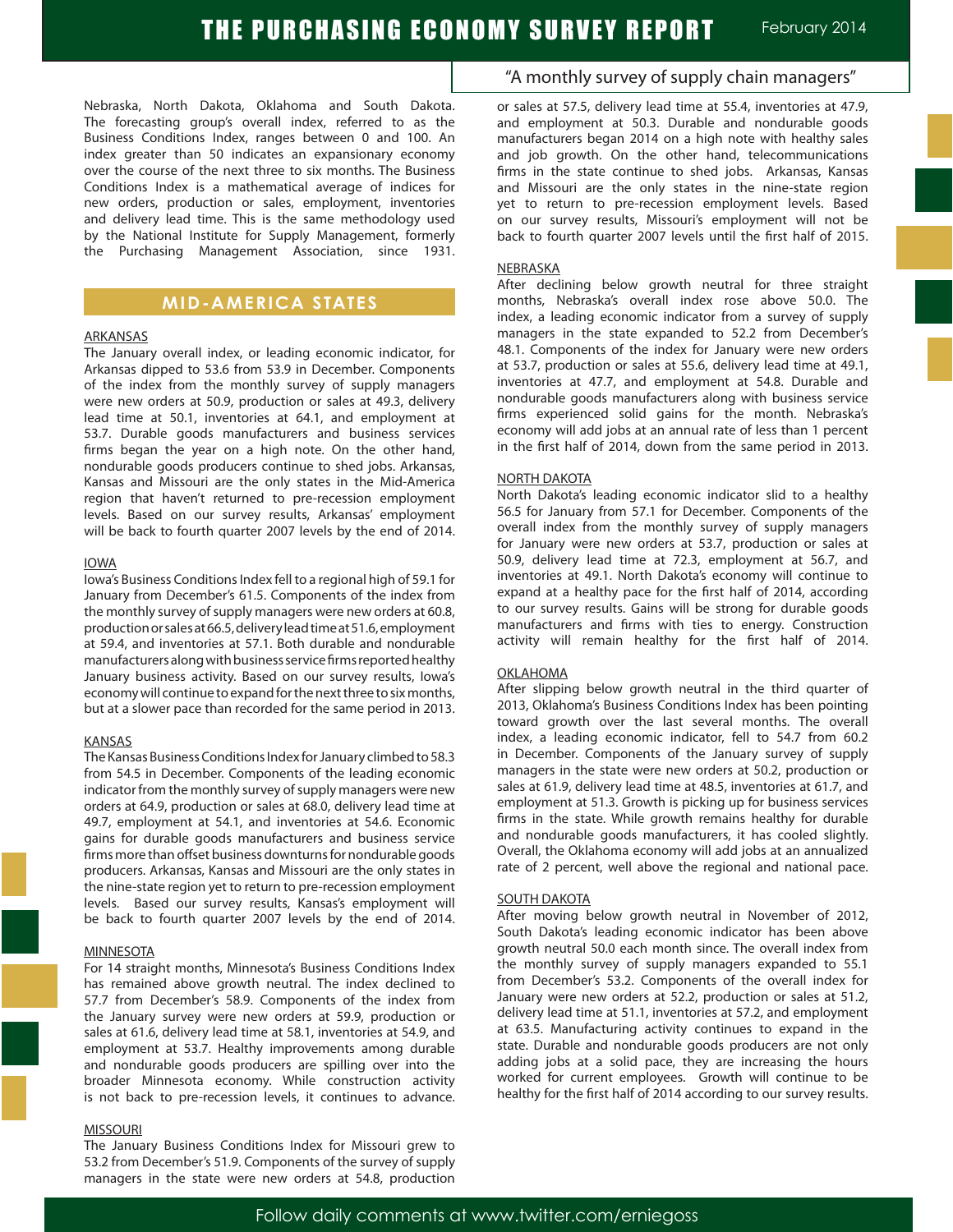## **THE BULLISH NEWS**

- The U.S. bond market is the "healthiest horse in the glue factory." As a result, capital is flowing into the U.S. bond market from across the globe pushing long term rates even lower.
- U.S. gross domestic product expanded by an annualized and seasonally adjusted rate of 3.2 percent in the fourth quarter of 2013.
- 2013 housing starts were the highest since 2007 despite housing starts falling 9.8% to a seasonally adjusted annual pace of 999,000 in December following a surge in November to the highest level of the year — 1.1 million.



Ĩ

## **THE BEARISH NEWS**

- The U.S. economy added only 113,000 for January signaling a slow start economic start to the new year.
- U.S. trade deficit expanded by 12% to \$38.7 billion for November. A sharp decline in exports was the culprit.

## **WHAT TO WATCH**

- CPIs: On February 20, the Bureau of Labor Statistics releases consumer price indices for January. A monthly increase of 0.1% or less will encourage the Fed to maintain its monthly bond buying program at February levels thus keeping long-term interest rates low.
- PMIs: On March 3, the National Institute for Supply Management and Creighton University release the national and regional surveys of supply managers for February. Another significant decline for the national reading (i.e. below growth neutral 50.0) will be a real economic warning signal pulling down stock prices, pushing up bond prices and sinking bond yields.
- Jobs: On Friday March 8, the U.S. Bureau of Labor Statistics (BLS) will release employment report for January. Another weak reading, something below 125,000 jobs added, will push bond prices up and yields or interest rates lower.

## **THE OUTLOOK**

#### FROM GOSS:

- U.S. GDP growth to drop from 3.2% in Q4, 2013 to 2.0% in Q1, 2014.
- Contrary to expectations, long-term interest rates, including mortgage rates, to remain low through the first quarter of 2014.
- U.S. housing price growth to slow in the first half of 2014.

# **Goss Eggs (Recent Dumb Economic Moves)**

"A monthly survey of supply chain managers"

- • In his State of the Union address, President Obama had some very solid proposals on trade. Unfortunately, the Democrats in Congress will not go along with them. This is economic lunacy on the part of Democrat Senator Harry Reid who rejects giving the President fast-track trade authority.
- Survey results for February will be released on the first business day of next month, March 3.

Follow Goss on twitter at http://twitter.com/erniegoss For historical data and forecasts visit our website at: http://www2.creighton.edu/business/economicoutlook/ www.ernestgoss.com